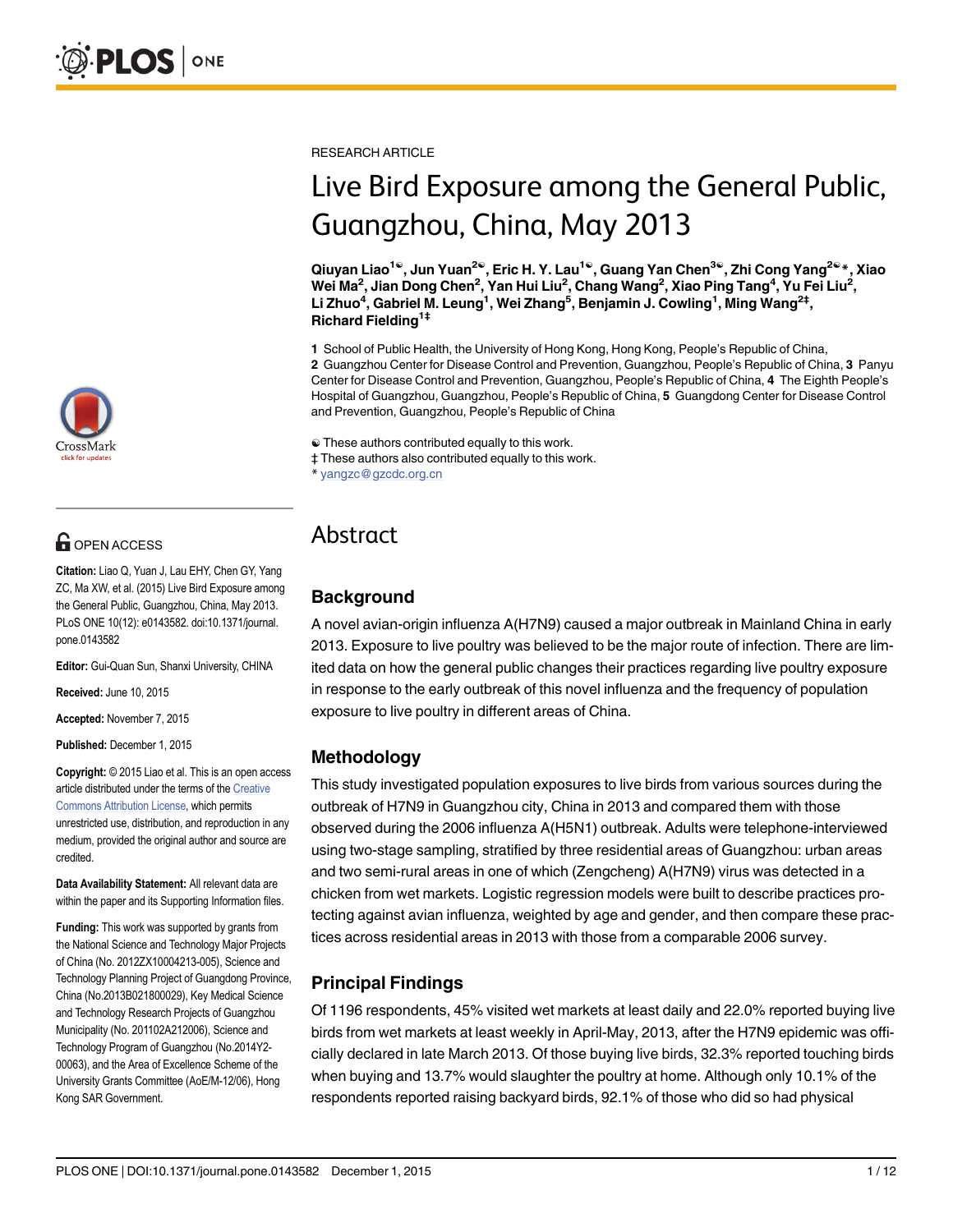<span id="page-1-0"></span>

Competing Interests: The authors have declared that no competing interests exist.

contact with the birds they raised. Zengcheng respondents were less likely to report buying live birds from wet markets, but more likely to buy from other sources when compared to urban respondents. Compared with the 2006 survey, the prevalence of buying live birds from wet markets, touching when buying and slaughtering birds at home had substantially declined in the 2013 survey.

#### Conclusion/Significance

Although population exposures to live poultry were substantially fewer in 2013 compared to 2006, wet markets and backyard poultry remained the two major sources of live bird exposures for the public in Guangzhou in 2013. Zengcheng residents seemed to have reduced buying live birds from wet markets but not from other sources in response to the detection of H7N9 virus in wet markets.

#### Introduction

A novel avian-origin influenza A(H7N9) virus emerged in early 2013 causing more than 100 human infections in eastern China between February and May 201[3](#page-10-0)  $[1-3]$  $[1-3]$ . Estimates of fatality risk for patients admitted to hospital indicated that H7N9 virus infection was more severe than seasonal influenza but less so than A(H5N1) infection [[2\]](#page-10-0). Recent exposure to live poultry was reported by the majority of laboratory-confirmed H7N9 cases and is thought to constitute the major route of infection [\[2,3](#page-10-0)], but there is good evidence that human-to-human transmissibility remains very low [[4\]](#page-10-0). Temporary closure of live poultry markets (LPMs) in major cities in eastern China was associated with rapid reduction in incidence of confirmed human H7N9 cases [[5](#page-10-0),[6](#page-10-0)]. However, while temporary closure of LPMs for market rest days received strong support from the public, public support for permanent closure of LPMs remained low in China [\[7,8](#page-10-0)]. Currently, there are limited data on the frequency of population exposures to live poultry in different areas of China [\[7\]](#page-10-0).

Guangzhou, the provincial capital of Guangdong province in Southern China, first identified H7N9 virus in chicken from LPM surveillance in May 2013, but the first human case of H7N9 infection did not emerge until January 2014 [\[9\]](#page-10-0). A previous survey conducted in April 2013 indicated that people in Guangzhou reported the highest rate of exposure to live poultry among the five selected cities in Mainland China [[7](#page-10-0)]. However, it is unknown whether the first notification of H7N9 virus in LPMs would prompt behavioural change that reduces exposure to live poultry and whether such changes are specific to LPMs but not other sources. Therefore, we conducted this population-based survey in early June 2013 to investigate public risk perception in Guangzhou relating to H7N9 and exposure to live birds from different sources. A brief report on public attitudes, perceptions and changes in household buying of live poultry from wet markets has been published [[10](#page-10-0)]. In this paper, we reported detailed information on personal exposure to live birds from wet markets, backyards and other sources, and adoption of protective measures during contact with live birds in the first wave of the H7N9 epidemic (between April and May 2013). Although there was no human infection of H7N9 in Guangzhou during this period, the detailed assessment of population behaviours regarding live poultry exposure from difference sources and associated protective behaviours during this early epidemic stage should be able to assess the effectiveness of risk communication of the Chinese Government since the outbreak of H7N9 in March 2013. Furthermore, this early assessment should also provide important baseline information for future assessment of population risk of H7N9 infection.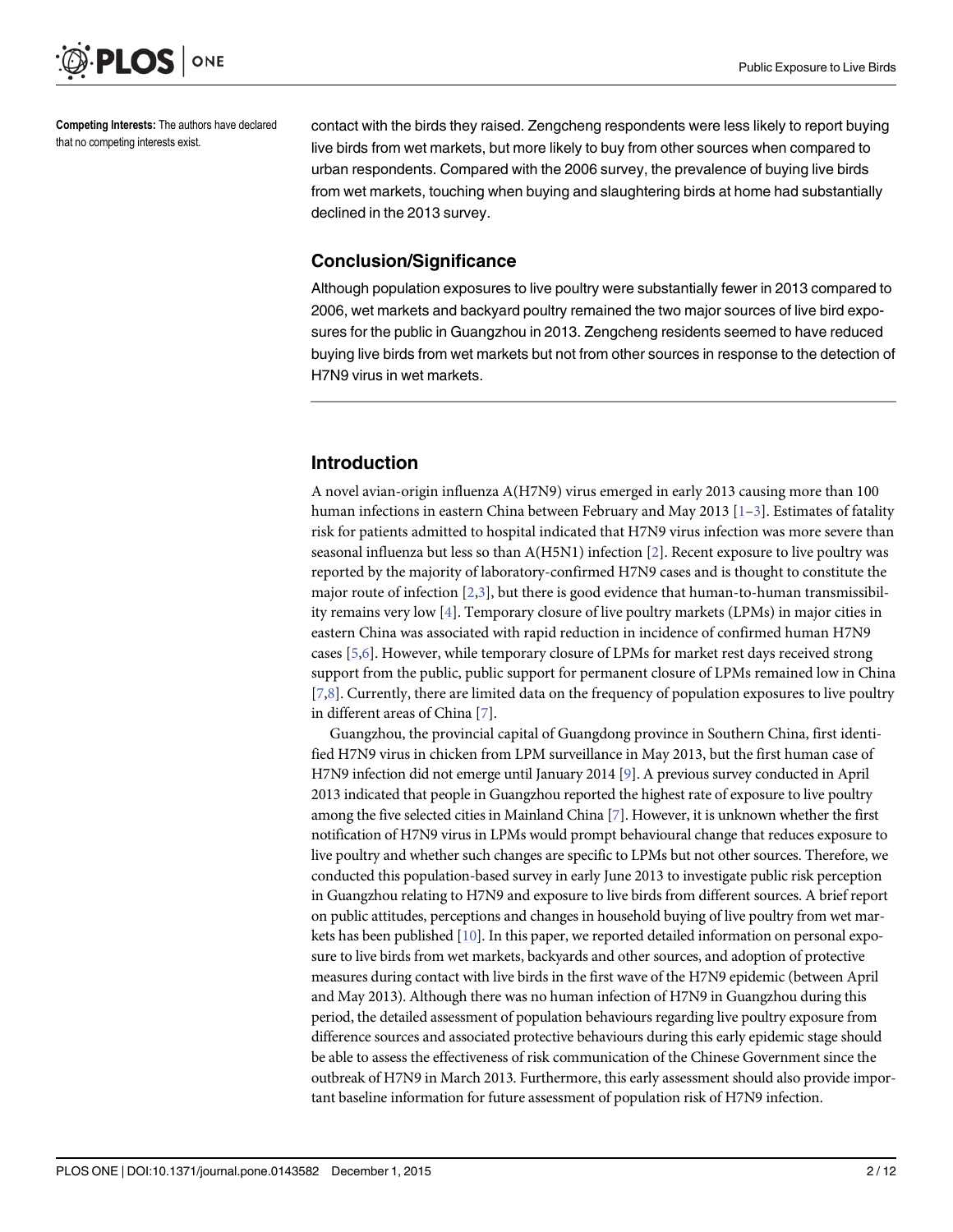<span id="page-2-0"></span>It has been previously reported that exposure to live birds differs by residential, specifically urban or rural, setting  $[7,11]$  $[7,11]$  $[7,11]$  $[7,11]$  $[7,11]$ , with urban residents' main route of exposure to live poultry being from LPMs while for rural residents' exposure being mainly from backyard poultry husbandry  $[7,11]$  $[7,11]$  $[7,11]$ . Urban and rural residents also reportedly differ in adherence to protective behaviours during buying and handling of poultry, with rural residents being less likely to adopt protective behaviours  $[11]$ . Moreover, we have previously reported that change in live poultry exposure apparently differs by geographical proximity to the epidemic, with those residents living closer to an epidemic area being more likely to change their risky behaviours [[12\]](#page-10-0). This fluidity in behavioural change may also reshape the poultry trading network or flow and subsequently the avian and human infection risk in proximal regions. Therefore, the second objective of this study was to compare personal exposure to live birds from various sources and their associated protective behaviours between urban, non-epidemic rural areas and epidemic rural area (Zengcheng where H7N9 infection was detected in a live chicken from wet markets). If confirmed, this could inform more targeted public health interventions for reducing population risk of avian influenza infection.

Between March and June 2006 a population-based survey was conducted in Guangzhou city to explore public habits regarding buying live birds from wet markets, bird handling at home and backyard bird raising prior to the H5N1 outbreak, related H5N1 influenza risk perceptions [\[11,13\]](#page-10-0) and changes in bird-buying habits following the H5N1 epidemic ([S1 Fig\)](#page-9-0). This survey involved 1,550 adults (including 1363, 98 and 89 residents from the urban areas, Conghua and Zengcheng, respectively) aged 18 or above completing face-to-face interviews and is described elsewhere [\[11,13\]](#page-10-0). The 2006 survey was conducted during an H5N1 outbreak in China and immediately following the report of the first laboratory-confirmed H5N1 human case in Guangzhou in February 2006. At that time, H5N1 was the first widely recognized emerging highly pathogenic strain of avian influenza identified in China that could transmit from birds to human and thereby was perceived to pose a new threat to human health. Subsequent to H5N1, other avian influenza viruses have been identified from LPMs but H7N9 is the only other one found to date that is known to be transmissible to humans and have severe clinical consequences. The repeated identification of avian influenza viruses from LPMs is likely to prompt reduction in risky practices of buying and handling of live poultry among the public as a consequence of enhanced population risk perception or policy changes that reduce live poultry availability  $[14]$ . However, it may also lead to warning or risk fatigue, which occurs following repeated threat warnings that are widely perceived to have failed to materialize, and which results in the resumption of normal habits of buying and handling of poultry. Therefore, this study also compared public exposures to live poultry and risk perceptions of avian influenza with those in the 2006 survey [\[11,13](#page-10-0)].

#### Methods

The administrative divisions of Guangzhou consists of ten urban districts and two adjacent satellite county-level cities (Conghua and Zengcheng) with telephone land-line penetration exceeding 90% in all of these areas [\[15\]](#page-10-0). To recruit subjects, sampling was first stratified by three residential areas: urban districts, Conghua and Zengcheng, to represent areas with different level of geographical closeness to the confirmed H7N9 infection in a chicken. Prevalence of buying live poultry among the general public in the urban and semi-rural areas was estimated to be 70–80% [\[11\]](#page-10-0). We estimated that a sample size of around 300 for each area would be sufficient to examine such population prevalence in each area with a 95% confidence interval and a marginal error of 0.05 [[16](#page-10-0)]. A sample size of 300 in each area was also sufficient to detect a 10% prevalence difference between areas with a 95% confidence interval and power of 80%  $[16]$  $[16]$  $[16]$ .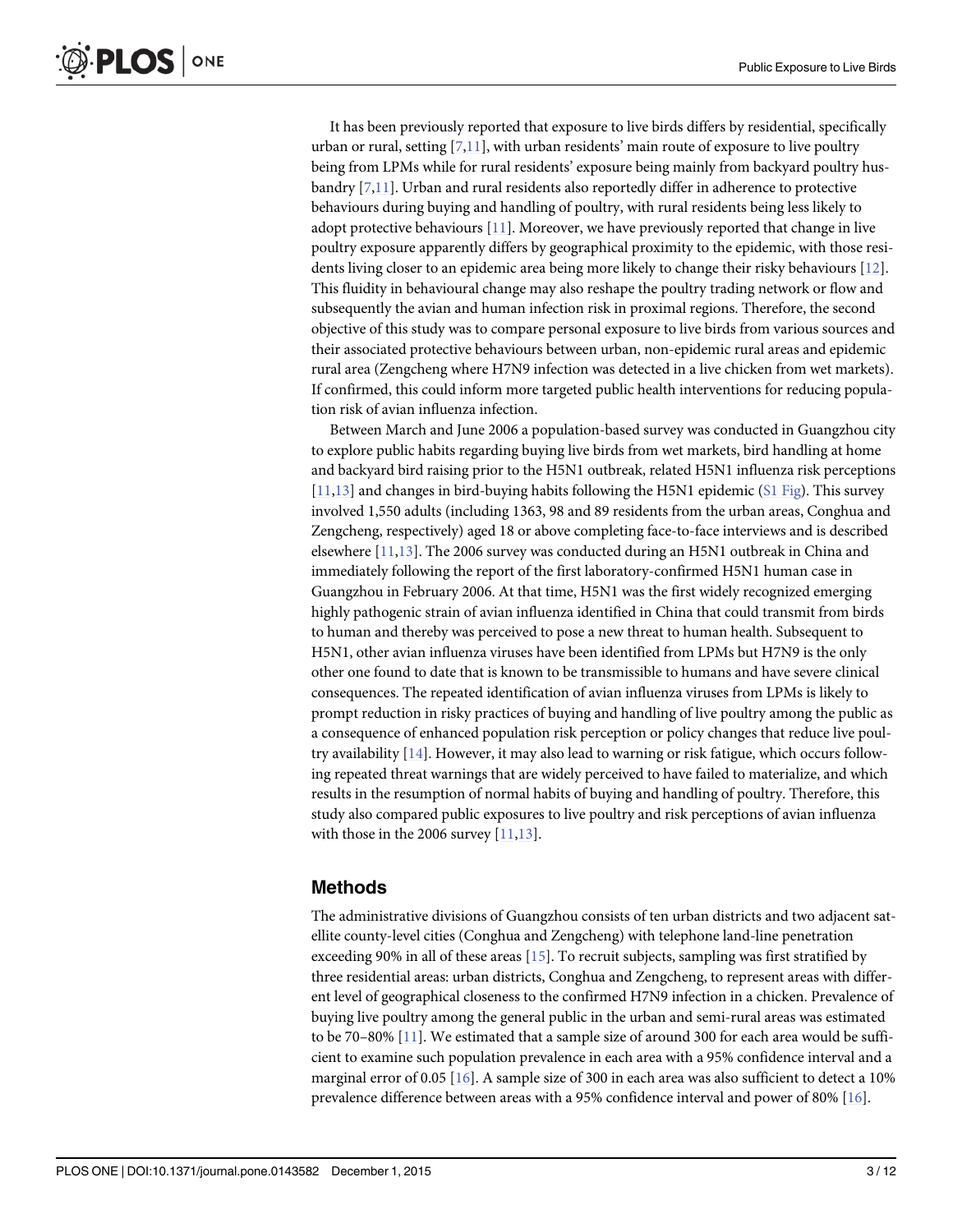<span id="page-3-0"></span>Since over 80% of the Guangzhou population resided in the ten urban districts of Guangzhou [\[15](#page-10-0)], this study oversampled respondents in the urban districts. Mitofsky–Waksberg two-stage sampling [\[17\]](#page-10-0) was performed to select households. This is a clustered sampling approach refined by Warren Mitofsky and Joseph Waksberg based on random digit dialing sampling to improve the efficiency of selecting a random sample of eligible household telephone numbers. In the first stage, a total of 120, 60 and 60 telephone prefixes in urban districts, Conghua and Zengcheng, respectively, were randomly selected. In the second stage, telephone numbers were randomly generated and called to recruit five households for each prefix. Within each household, one subject aged above 18 years and whose birthday was closest to the interview date was invited for the telephone interview based on a standardized questionnaire. To improve response rate, a prepaid card for phone recharge valued at US\$1.63 was given to each subject who successfully completed the interview. All interviews were conducted from 18:30 to 21:30 between May 30, 2013 and June 7, 2013. The study obtained ethical approval from the Human Research Ethics committees of Guangzhou Center for Disease Control and Prevention. Since telephone interview was used to recruit subjects and to complete the questionnaire, written informed consent could not be obtained and thereby was waived by the ethics committees but verbal consent from each participant was required. All participants gave verbal consent after a brief introduction about the study purposes which was recorded by the interviewers before the formal telephone interview started.

We used a questionnaire similar to that used in the previous study in 2006  $[11,13]$  which was pretested for length, content validity and comprehensibility. The final questionnaire took around 5–10 minutes for each interview. Most questions collected information on behaviors related to live bird exposures in April and May (after government announced the H7N9 outbreak in late March) [\[18\]](#page-10-0). Here "live bird exposure" was used to refer to both exposure to live poultry such as chicken, ducks and geese, and other birds such as quails, pet birds and wide birds. Information gathered included visits to wet markets with live birds (live poultry trading markets including whole sale, retail and mixed poultry markets), buying live birds from wet markets and from other places, raising backyard birds, touching and killing birds, contact with sick birds, wild birds or bird droppings, and associated protective measures. Respondents were specifically asked whether they had bought less or even stopped buying live poultry over the past two months, and reasons for such changes. Demographics of the respondents were also recorded. Details about the relevant study measures of this paper are presented in [S1 Table](#page-9-0), [S1](#page-9-0) and [S2 datasets](#page-9-0).

Proportions standardized by age, gender and education attainment, and the corresponding 95% confidence intervals (95% CI) were calculated using logistic regression models for each type of behavior in the three residential areas and the total sample.The logistic regression model used for calculating the risk ratios of each behavioural outcome is showed below:

$$
logit(Pr(Y = 1)) = b_0 + b_1 age_1 + b_2 age_2 + b_3 edu_1 + b_4 edu_2 + b_5 gender
$$
 (1)

In Eq (1), Y is the behavioral outcome of interest while  $b_0$  is the intercept and  $b_1-b_5$  are the coefficients for the corresponding confounders. Based on Eq (1), the proportion of each behavioural outcome was predicted using marginal standardization [\[19\]](#page-10-0) and weighted by population age and gender.When the behavioral outcomes were calculated for each area, a random effect of the residential areas was included in the logistic regression model to account for the variability of the outcome variables between the semi-rural and the urban areas. Logistic regression models were also conducted to calculate and compare proportions of common behaviours and perceptions relating to live bird exposure and avian influenza in the 2006 survey and the current survey. The proportions calculated were weighted by population age and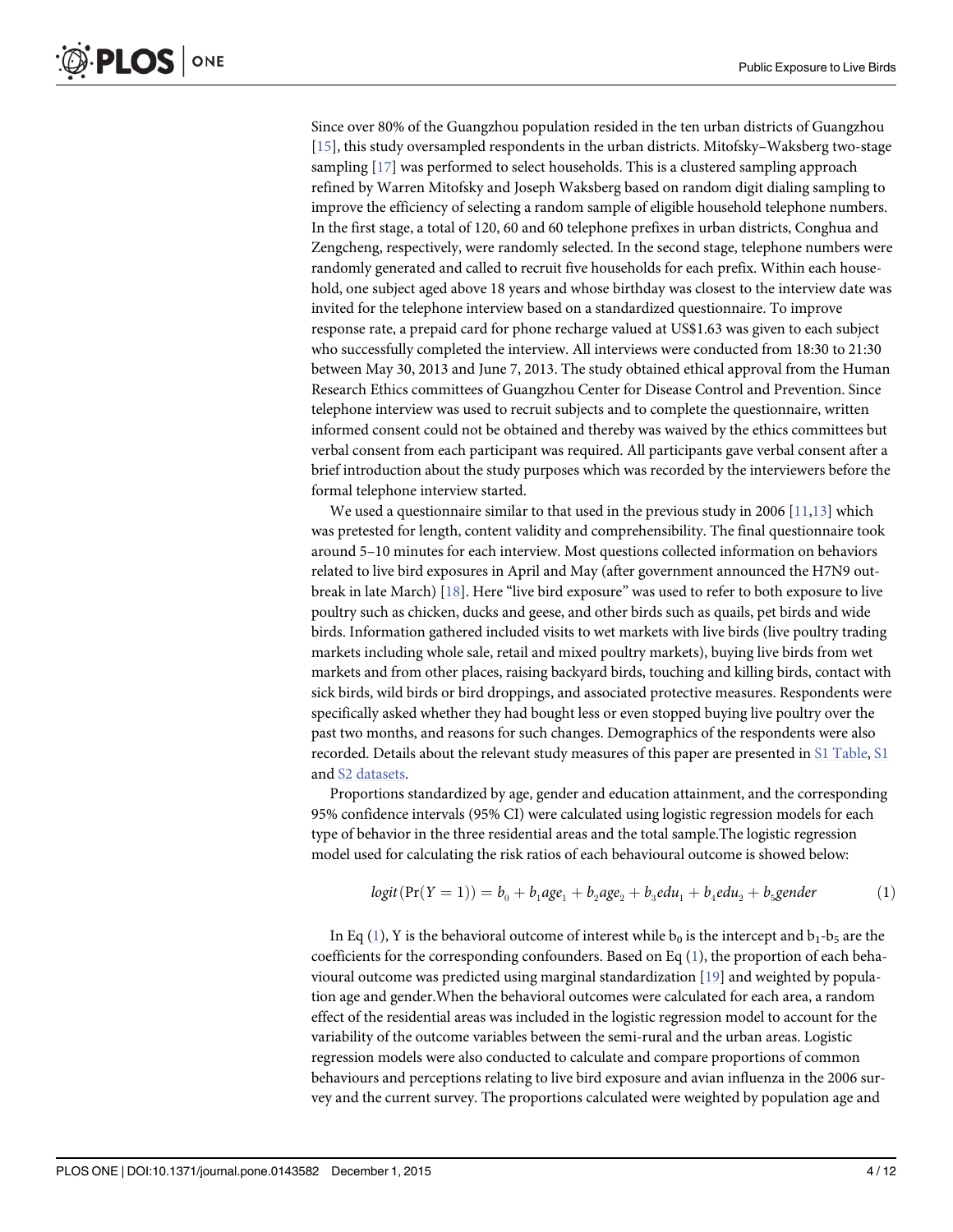<span id="page-4-0"></span>gender in Guangzhou [[20](#page-10-0)] for comparison across areas and across the two surveys. The same conservative methods used in the previous survey  $[11]$  $[11]$  were again applied to calculate the rate of touch when buying on the basis of touching frequency (e.g., "always", "usually", "sometimes" and "never" were quantified at an approximate rate of "1", "0.67", "0.25" and "0", respectively) in the current survey and compared with that of 2006. P-values of less than 0.05 were considered to be statistically significant. All statistical analyses were conducted using STATA software (version 10.0; STATA Corp., College Station, TX).

### Results

#### The participants

A total of 1196 subjects completed the interview from 1930 eligible calls, a response rate of 62.0%. Of the 1196 subjects, 19 (1.6%) were excluded due to missing information on age, leaving 1177 subjects for subsequent data analysis. Comparison of the characteristics of respondents from each residential area and the total sample was previously described [[10\]](#page-10-0). Based on Pearson chi-square test, the samples from urban districts, Conghua and Zengcheng did not differ by gender, age or marital status but significantly differed by education attainment and personal income, with respondents from urban districts reporting higher education attainment and personal income [\[10\]](#page-10-0). The total sample were generally representative of the Guangzhou general population except that the sample were slightly better educated and more likely to be married or formerly married [[10\]](#page-10-0).

#### Live bird exposure

Of the respondents, 45.0% (95% CI: 41.0%-49.1%) visited wet markets where live birds were sold "daily or more" after the government announced the H7N9 outbreak in China ([Table 1\)](#page-5-0). Visiting wet markets did not differ by residential areas. Around 22.0% (95% CI: 18.8%-25.5%) of the respondents reported buying live birds from wet markets "at least weekly" ( $Table 1$ ). The proportion of personally buying live birds from wet markets was significantly lower in Zengcheng (relative to urban) but was comparable between the urban area and Conghua. A small proportion (2.3%, 95% CI: 1.5–3.7%) of the respondents bought live birds from poultry farms or small backyard holders ([Table 1](#page-5-0)). Buying live birds from these sources was significantly more prevalent in Zengcheng and Conghua than in urban districts.

Of those buying live birds, 32.3% (95% CI: 26.5–38.4%) reported touching birds when buying and 13.7% (95% CI: 9.9-18.8%) reportedly slaughtered the poultry at home [\(Table 1\)](#page-5-0). A significantly higher proportion of Zengcheng respondents touched the birds when buying while significantly higher proportion of Conghua respondents slaughtered birds at home compared to urban respondents [\(Table 1\)](#page-5-0). Around 10.1% (95% CI: 7.9%-12.1%) of the sampled families raised backyard birds and most of these respondents reported touching backyard birds, bird cages or droppings at home; the prevalence of raising backyard birds was higher in Zengcheng and Conghua than in urban districts. Conghua respondents were more likely to report having had contact with birds or bird droppings outdoors relative to urban districts respondents ([Table 1](#page-5-0)).

50.1% of the respondents reported cleaning hands immediately after touching birds when buying and most say that they do this after touching backyard birds, bird cages or bird droppings. When slaughtering birds at home, the most frequently adopted protective measure was wearing aprons, outer garments or coveralls (13.7%, 95% CI: 6.2–27.3%), though a few report-edly wore gloves, boots or face masks [\(Table 1](#page-5-0)).

Of the 1177 respondents, 39.6% (95% CI: 35.9–43.6%) reported reducing buying and 19.0% (95% CI: 16.1–22.2%) stopping buying live poultry due to the H7N9 epidemic ([Table 1](#page-5-0)). Compared with urban residents, Zengcheng residents were more likely to report stopping buying while Conghua residents were less likely to report stopping buying live birds. Among the 720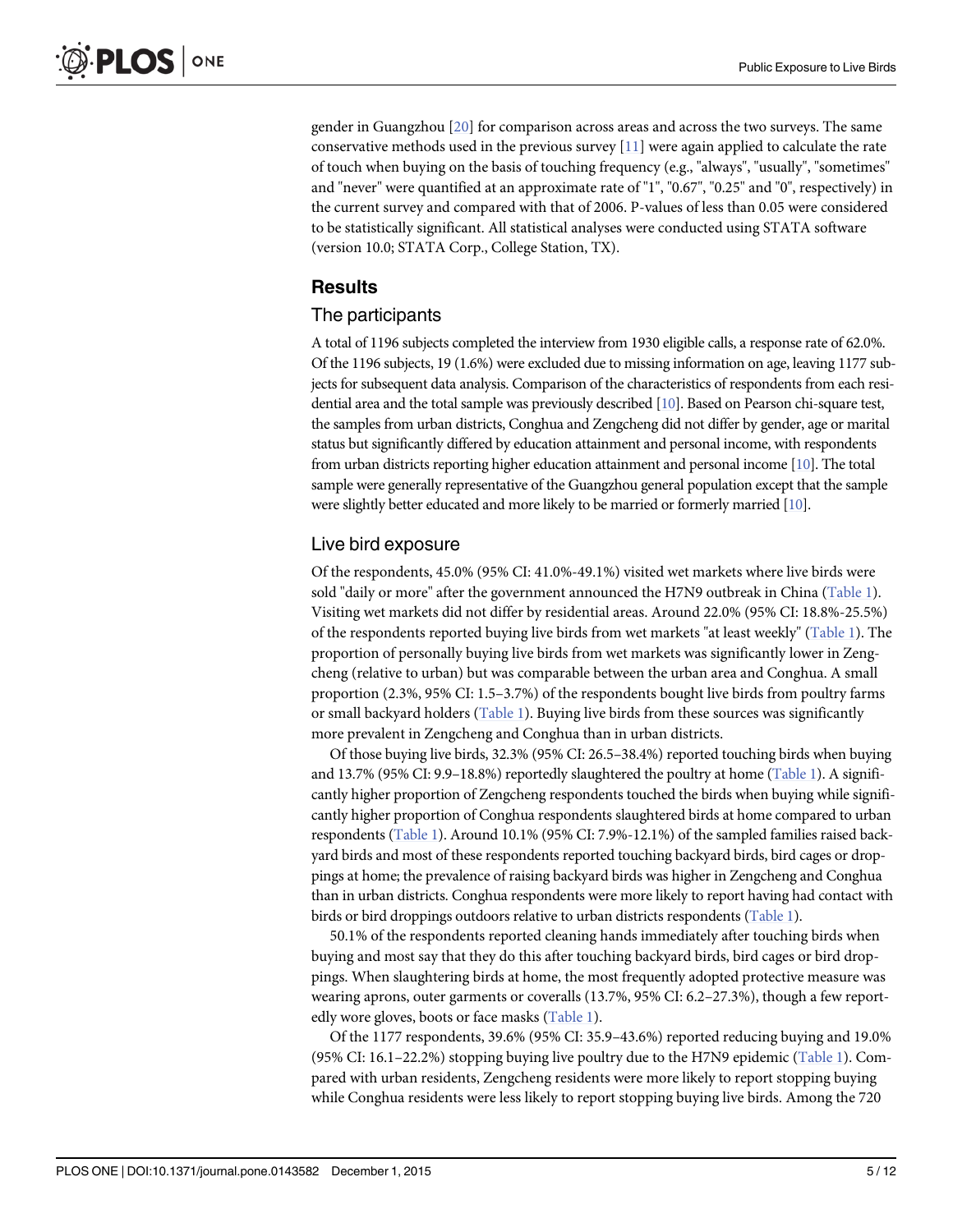<span id="page-5-0"></span>

| <b>Behaviours</b>                                                   | Urban (%, 95% CI)<br>$N = 594$ | Conghua (%, 95% CI)<br>$N = 283$ | Zengcheng (%, 95% CI)<br>$N = 300$ | Overall (%, 95% CI)<br>$N = 1177$ |
|---------------------------------------------------------------------|--------------------------------|----------------------------------|------------------------------------|-----------------------------------|
| <b>Exposure</b>                                                     |                                |                                  |                                    |                                   |
| Visiting wet markets over the past two months                       |                                |                                  |                                    |                                   |
| At least monthly but less than weekly                               | $6.9(4.8-9.8)$                 | $10.9(7.2 - 16.3)$               | $4.4(2.6 - 7.5)$                   | $6.2(4.5 - 8.5)$                  |
| At least weekly but less than daily                                 | 24.7 (20.8-29.1)               | 21.1 (16.0-27.4)                 | 24.1 (19.0-30.0)                   | 24.2 (20.9-27.9)                  |
| At least daily                                                      | 44.7 (40.1-49.4)               | 42.3 (35.4-49.5)                 | 40.4 (34.3-46.8)                   | 45.0 (41.0-49.1)                  |
| Respondents buying live birds from wet<br>markets                   |                                |                                  |                                    |                                   |
| At least monthly but less than weekly                               | 16.8 (13.7-20.5)               | 22.6 (17.6-28.6)                 | 17.0 (12.5-22.7)                   | 17.3 (14.5-20.5)                  |
| At least weekly                                                     | 22.8 (19.1-27.1)               | 18.0 (13.5-23.7)                 | 10.7 $(7.5-14.9)^c$                | 22.0 (18.8-25.5)                  |
| Buying live birds from poultry farms or backyard<br>poultry holders | $1.8(0.9 - 3.8)$               | 6.4 $(4.1-9.8)^c$                | 5.8 $(3.4 - 9.6)^c$                | $2.3(1.5-3.7)$                    |
| Of those buying, touch when buying                                  | $31.5(25.2 - 38.6)$            | 37.4 (28.4-47.3)                 | 49.1 $(36.8 - 61.5)^c$             | $32.2(26.5 - 38.4)$               |
| Of those buying, slaughter birds at home                            | $12.4(8.1 - 18.4)$             | 25.7 $(18.2 - 34.9)^c$           | $10.3(5.4 - 18.8)$                 | $13.7(9.9 - 18.8)$                |
| Raising backyard birds                                              | $8.8(6.3 - 12.1)$              | 30.6 $(24.0 - 38.1)^c$           | 20.3 $(15.2 - 26.6)^c$             | $10.1 (7.9 - 12.1)$               |
| Of those raising, touching <sup>d</sup>                             | 89.5 (75.1-96.0)               | 87.8 (76.1-94.2)                 | 91.8 (78.4-97.2)                   | 92.1 (86.1-95.6)                  |
| Contact with live birds or their droppings<br>outdoors              | $7.8(5.7-10.7)$                | 14.2 $(10.3 - 19.2)^{c}$         | $10.0(6.8 - 14.5)$                 | $7.9(6.1 - 10.1)$                 |
| Contact with sick/dead birds <sup>e</sup>                           |                                |                                  |                                    | $0.1(0.0-0.4)$                    |
| <b>Associated protective measures</b>                               |                                |                                  |                                    |                                   |
| Frequent washing or disinfecting hands                              |                                |                                  |                                    |                                   |
| Of those touching birds when buying                                 | $52.5(38.5 - 66.1)$            | 60.2 (42.8-75.4)                 | 41.0 (23.5-61.2)                   | $50.1(37.2 - 62.9)$               |
| Of those touching backyard birds, bird cages<br>or droppings        | 81.5 (57.0-93.6)               | 88.9 (76.9-95.0)                 | 85.2 (67.7-94.0)                   | 84.6 (70.6-92.6)                  |
| Of those killing poultry at home <sup>e</sup>                       |                                |                                  |                                    |                                   |
| Wear gloves                                                         | $\blacksquare$                 | $\overline{\phantom{a}}$         | $\overline{a}$                     | $0.9(0.4 - 2.3)$                  |
| Wear a face mask                                                    |                                |                                  |                                    | $0.0(0.0-0.2)$                    |
| Wear aprons/outer garments/coveralls                                | $\overline{\phantom{m}}$       |                                  |                                    | $13.7(6.2 - 27.3)$                |
| Wear boots/boot covers                                              |                                | $\overline{\phantom{a}}$         |                                    | $0.8(0.2 - 3.4)$                  |
| Change of live bird buying behaviour due to<br>H7N9 epidemic        |                                |                                  |                                    |                                   |
| <b>Bought less</b>                                                  | 39.3 (34.8-43.9)               | 45.8 (38.9 - 52.9)               | 39.7 (33.4-36.4)                   | 39.6 (35.9 - 43.6)                |
| Stopped buying                                                      | 19.0 (15.6-22.9)               | $9.8(6.4 - 14.6)^c$              | $30.8$ (25.3-37.0) <sup>c</sup>    | 19.0 (16.1-22.2)                  |

#### [Table 1.](#page-4-0) Behaviours related to live bird<sup>a</sup> exposure and associated protective measures, Guangzhou, 2013<sup>b</sup>.

<sup>a</sup>Including chickens, ducks, geese and other birds.

b<br>All values in the table are percentage weighted by population age and gender and adjusted by sample age, gender and education obtainment.  $\textdegree$ Behaviours were significantly different from those in the urban districts (p<0.05).

<sup>d</sup>Including touching the birds, bird cages or droppings.

eNumbers of respondents who gave affirmative responses in the variables were too small to enable reliable estimates by residential areas.

doi:10.1371/journal.pone.0143582.t001

respondents who reported reducing or stopping buying live birds from wet markets, the predominant reasons were to avoid "avian flu" (either H7N9 specific or not) (85.7%, 95% CI: 82.9– 88.2%) and "health concerns" (33.2%, 95% CI: 29.7–36.8%)

## Comparison of behaviours and perceptions relating to live bird exposure and avian influenza between 2006 and 2013

After adjusting for age, gender, education attainment and weighted by population age and gender  $[20]$  $[20]$  $[20]$ , compared to the usual habits measured in 2006, there were significantly smaller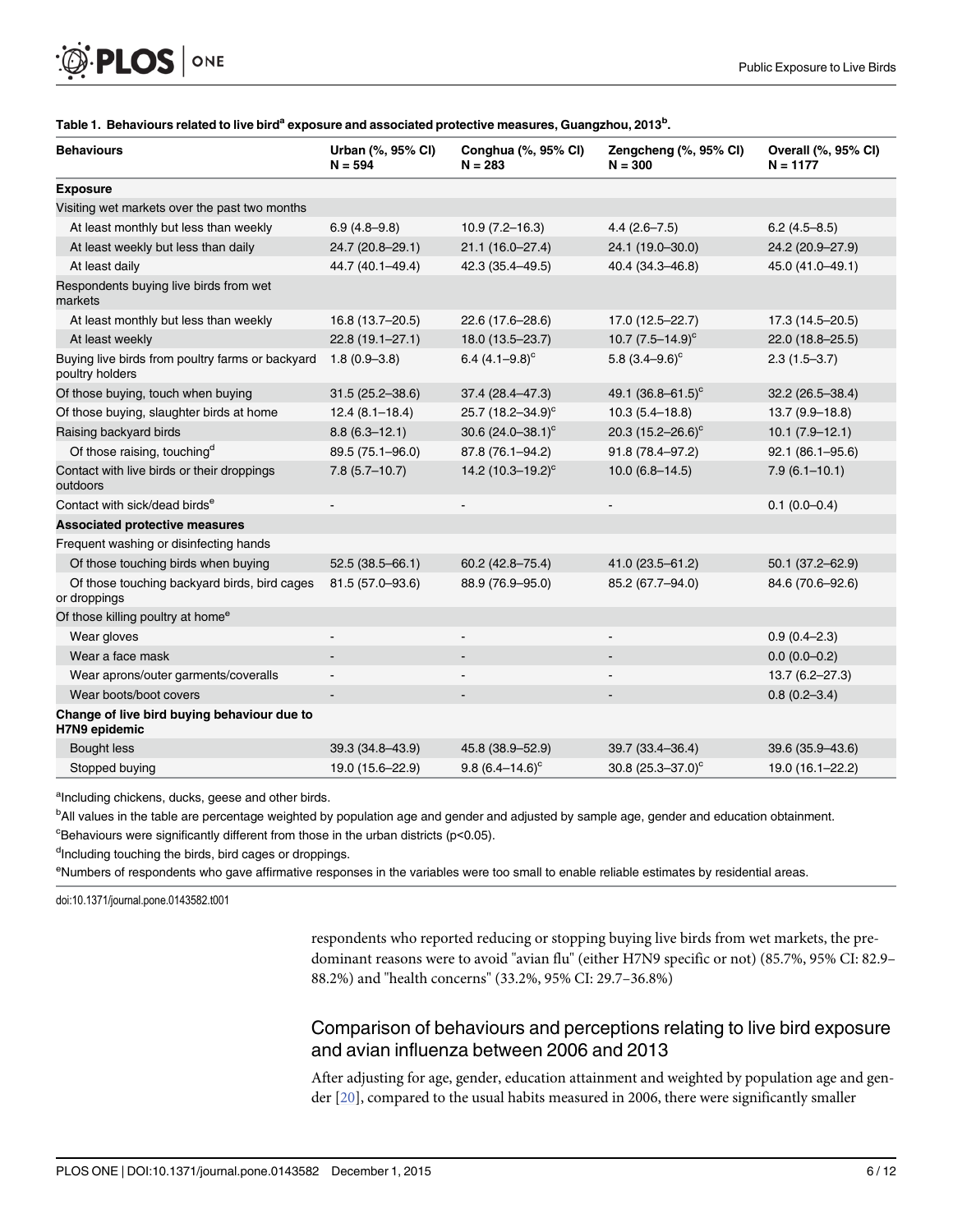



Fig 1. Comparison of perceptions and practices relating to live bird exposure and wet markets between 2006 and 2013. <sup>\*</sup>Behaviours or perceptions were significantly different (p<0.05) between year 2006 and 2013. Al: Avian influenza. All percentages were adjusted by age, gender and education attainment and weighted by population age and gender.

doi:10.1371/journal.pone.0143582.g001

proportions of households raised backyard birds (18.8% in 2006 vs.14.4% in 2013), bought live birds from wet markets (32.8% in 2006 vs. 27.8% in 2013 for buying "at least weekly"), touched when buying (56.6% in 2006 vs. 34.8% in 2013), or slaughtered birds at home if buying (36.5% in 2006 vs. 14.7% in 2013) in 2013; however, significantly fewer respondents in 2013 reportedly reduced or stopped buying live birds in response to the H7N9 epidemic than those in response to the H5N1 epidemic in 2006 ( $Fig 1$ ). Similar proportions of respondents perceived that "live animal sales in wet markets are risky" in the two surveys but significantly more respondents perceived that they or their family were "likely/very likely" to get sickness due to buying live birds from wet markets and that "avian influenza is due to poor market hygiene" in the 2013 survey (Fig 1). In the current survey, the estimated rate of touching when buying  $[11]$  $[11]$  was 24.2%, around a 27% abosulute reduction compared to the touch rate of 33% in the 2006 survey.

#### **Discussion**

During the H7N9 epidemic in mid 2013 after H7N9 outbreak was announced by the Chinese government, we observed a high prevalence of frequent wet markets visits in the population, suggesting that these remain an important resource for buying food among both urban and rural Guangzhou residents. Compared with the usual habits of live poultry-related practices recorded in the 2006 survey [\[11\]](#page-10-0), the Guangzhou public has substantially reduced their rates of buying live birds from wet markets, touching when buying, slaughtering birds at home if buying and raising backyard birds. The reduction of these risky practices was accompanied by enhanced perceived risk of avian influenza infection linking to live birds in wet markets. These changes may reflect the impact of the H7N9 epidemic in China, or may reflect a long-term cultural trend influenced by repeated poultry-related epidemics, as well as changes in consumer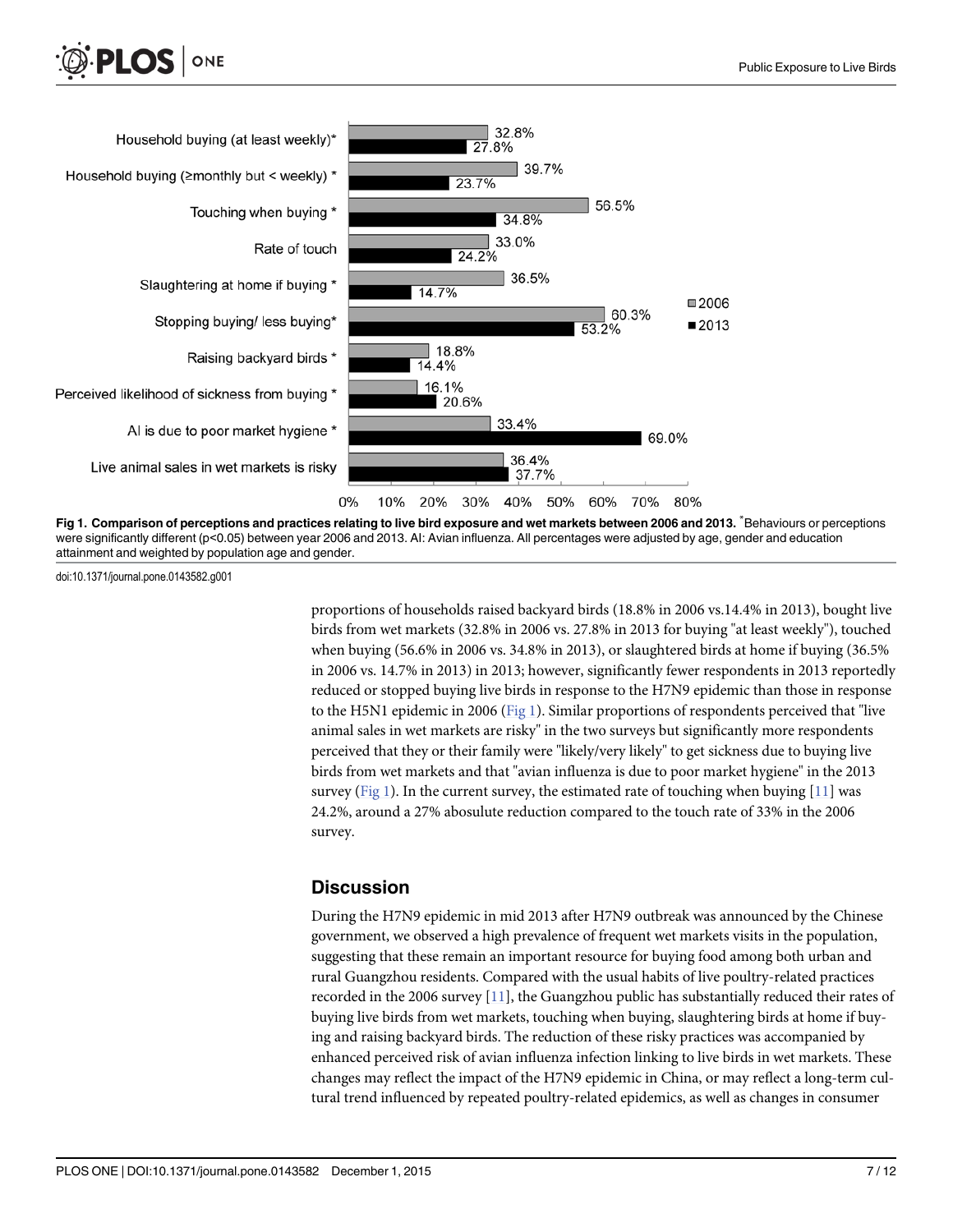<span id="page-7-0"></span>preferences. The reduction in buying behavior may also be a temporary change [[21](#page-10-0)] in reaction to the present epidemic, but if extensive, this may have helped to mute future H7N9 epidemic waves through reducing poultry movements in south and south-east China [\[22\]](#page-11-0).

Reported declines in buying frequency (including stopping) were found to be greater in 2006 in response to the H5N1 epidemic. The 2006 survey was conducted after a total of 16 human H5N1 cases were successively reported from 10 provinces in Mainland China between November 2005 and March 2006 [\[23\]](#page-11-0) including one case in Guangzhou. The greater geographic proximity, and the relative novelty of the H5N1 epidemic in Guangzhou were likely to prompt the greater behavioural change in 2006. However, perceived likelihood of contracting H5N1 virus infection was lower than that of contracting H7N9 virus infection from buying live birds. Although only poultry sources of avian H7N9 infection were identified in Guangzhou, a total of 131 laboratory-confirmed H7N9 cases have been reported in other provinces in Mainland China between March and May 2013 [[2\]](#page-10-0). The greater number of H7N9 human cases reported in a relatively short period may have led to the greater perceived likelihood of contacting H7N9 infection from buying live birds.

Despite substantial reductions in buying frequency, 22% of respondents continued buying live birds from wet market at least weekly. This prevalence if extrapolated to the whole population of Guangzhou (12.7 million people) [[20](#page-10-0)], would result in at least 2,794,000 persons buying live birds from wet markets per week in Guangzhou. Taking into account a touch rate of 24%, this would generate approximately 670,000 human-bird contacts per week in the Guangzhou population. Besides retailed birds, backyard birds are also another important source of live poultry exposure for the public [\[12\]](#page-10-0). Although the prevalence of raising backyard birds was relative low (10%) in our sample, the prevalence of touching backyard birds was much higher (92%) than touching when buying. Touching backyard birds is most likely to occur daily. If this extrapolates to the overall 3,684,370 households (each consists of 2.73 persons on average) of Guangzhou, it would result into 925,000 person-exposures to backyard birds per day in Guangzhou, probably concentrated mainly in the rural than that in the urban districts. This indicates that exposure to domestic birds remains high and greatly exceeded live bird exposures from wet markets. However, H7N9 infection rates among retail and backyard birds remain unknown in Guangzhou limiting further quantification of the population risk from these sources.

Only half of those who bought live poultry touched the birds directly when buying, but more than 80% of these respondents reported cleaning their hands immediately after touching birds in the backyard, probably because hand-washing facilities are more likely to be available at home than in the LPMs. Easy access to hand-washing facilities in wet markets may promote handwashing practices for those who touch birds. However, persons who reported slaughtering birds at home generally adopted no protective measures, an practice similar to that observed among live poultry traders[\[24\]](#page-11-0). This risks exposing them and their families to avian-sourced infections like H7N9 and gives a direction for educational interventions.

Compared to other residential areas more Zengcheng respondents stopped buying live birds from wet markets in response to the identification of H7N9 virus in a chicken in Zengcheng, suggesting that geographic proximity to outbreak prompts prominent behavioral change [\[12](#page-10-0)[,25\]](#page-11-0). This may reshape the trading pattern in the cities around Zengcheng. For example, traders in Zengcheng may seek nearby markets, such as Conghua and other cities around, for selling their poultry, or reduce the price of the unsold poultry to minimize their economic loss. These changes in trading pattern are likely to spread risk of H7N9 infection to other areas. Furthermore, the reduction in buying poultry from LPMs among people in the epidemic area could increase viral amplification through longer transportation or stay in wholesale or retail markets. Despite reduction in buying rate, among those buying live poultry, the proportion of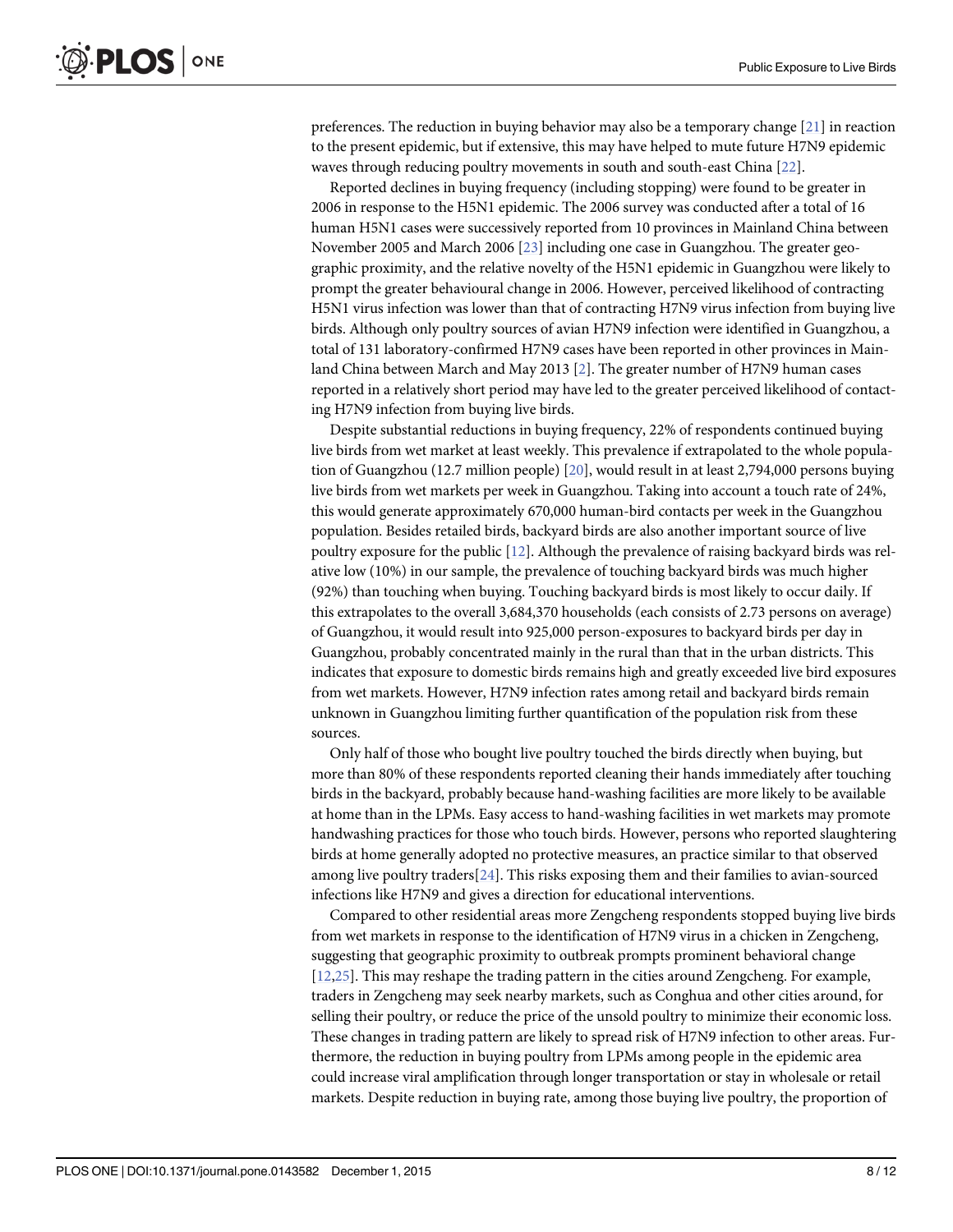<span id="page-8-0"></span>respondents having at least some direct contact with the birds they bought was significantly greater in Zengcheng than that in the urban districts, suggesting that people in Zengcheng who resist changing their habit of buying live birds from wet markets may also persist in touching birds when buying. Except for reduced frequency of buying live birds from wet markets, Zengcheng residents did not otherwise reduce their exposure to live poultry from other sources, suggesting that they did not extrapolate the risk from wet markets to retail sales of birds generally. Compared with urban residents, rural residents likely have higher live bird exposures due to more prevalent practices of buying live birds from poultry farms or backyard poultry holders directly, touching birds when buying, slaughtering birds at home, raising backyard birds and having contact with wild birds or bird droppings outdoors. Although LPMs were the direct sources of H7N9 infection for human, previous studies suggested that wild birds were the important original source of H7N9 infection [[26](#page-11-0), [27](#page-11-0)]. This suggests that risk of H7N9 infection in rural residents may not reduce as much as their urban counterparts when LPMs are temporarily closed due to H7N9 outbreaks, especially most domestic birds in rural China are raised with limited bio-security (have close contact with wild birds) [\[28](#page-11-0)]. Conghua residents were least likely to stop buying live birds from wet markets, suggesting that rural residents are more likely to resist changes in their existing behaviours especially if no local epidemic occurs possibly because of risk fatigue or greater familiarity with poultry breeding creates indifference to their being a potential source of infection [\[29\]](#page-11-0).

Live animal markets were found to be responsible for the spread of Severe Acute Respiratory Syndrome Coronavirus in 2003 [\[30\]](#page-11-0), and many H5N1 avian influenza virus infections [\[31\]](#page-11-0). However, perceived health risk from live animal sales did not increase from 2006 through 2013 even though human H7N9 cases were again closely linked with live bird exposures in wet markets  $[2,3]$  $[2,3]$ . This suggests that knowledge deficiency or risk fatigue and adaptation may both be targets for public health education. However, compared with the 2006 survey, the proportion of respondents citing poor market hygiene as a cause of avian influenza infection had doubled in 2013, suggesting increased awareness of and attribution to poor hygiene rather than retail practice s that artificially concentrate and mix live animals as the main cause.

There are some limitations in our study. First, all data were self-reported making results potentially subject to social desirability bias. Second, volunteer subjects were recruited and potential selection bias may exist. However, the samples were generally representative of the Guangzhou population and we have weighted the results by population age and gender to reduce the influence of this possible bias. The comparison between the results of 2006 and 2013 surveys may partly reflect the different methods of data collection used in these two surveys, one using face-to-face interview (the 2006 survey) and one using telephone interview (the 2013 survey). However, in one local study similar methodological differences fail to produce different data [[32](#page-11-0)], and so are an unlikely explanation for the large observed differences in behaviours and related perceptions in the two surveys. Furthermore, our study mainly focused on how the general public responded perceptually and behaviourally to the identification of H7N9 risk in Guangzhou. Future studies may investigate how change in human behaviours, such as poultry trading, will shape the ecology of H7N9 virus.

To conclude, live poultry markets and backyard poultry remain the two major sources of live bird exposures for the public in Guangzhou. Compared with their urban counterparts, rural residents were more likely to be exposed to live birds from sources other than LPMs, such as poultry farms, backyards and outdoors and conducted more risky practices such as touching when buying birds or slaughtering birds at home. The prevalence of buying live poultry from wet markets, touching when buying and slaughtering birds at home appears to have substantially declined among the Guangzhou population compared with the baseline measured in 2006. This may partly result from enhanced perceived risk of avian influenza being linked to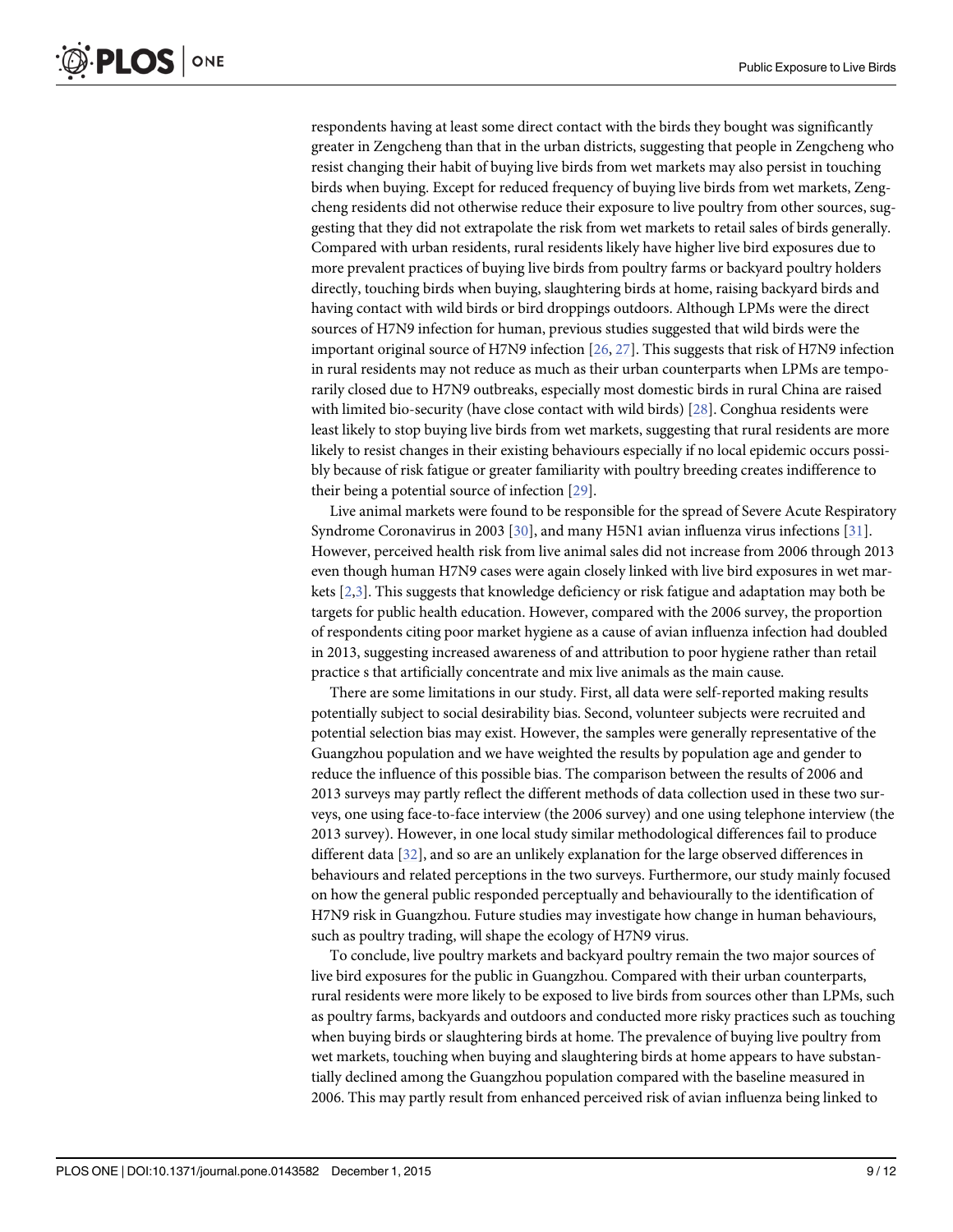<span id="page-9-0"></span>live birds in LPMs. Therefore, although it is argued that the Chinese culture of buying live poultry from LPMs is difficult to change [[33](#page-11-0)], we believe that promoting public awareness of the risk of avian influenza infection from exposure to live poultry in LPMs may gradually change people's habits in the long term and subsequently lower the risk of avian influenza outbreaks. Geographic proximity to outbreaks could be an important factor associated with higher reduction in risky behaviours particularly reduction in buying live poultry from LPMs. Tracing the movement of poultry in the epidemic areas resulting from the control measures will also help to avoid spread of the virus. However, Zengcheng residents seemed to attribute the risk of H7N9 infection to live birds from wet markets only but not from other sources, such as backyard birds, suggesting limited awareness of, or perceptual bias regarding the role of live birds in disease transmission. The perceived likelihood of contracting H5N1 from buying live birds was lower than that of contracting H7N9 infection, possibly due to the greater number of reported H7N9 human cases in a short space of time in 2013. Risk communication should focus on reducing live bird exposure from two main sources (LPMs and backyards) and emphasize that being physically distant from the outbreak may not translate directly into reduced risk of H7N9 infection due to the interlinked poultry trading network. Specific risk communication strategies should also be implemented for rural residents who are more likely to resist change in habits of buying and handling live birds.

# Supporting Information

[S1 Fig.](http://www.plosone.org/article/fetchSingleRepresentation.action?uri=info:doi/10.1371/journal.pone.0143582.s001) Monthly number of avian influenza A/H5N1 cases reported in China between August 2005 and July 2006. Source: World Health Organization (2015), Influenza at the human-animal interface: summary and assessment as of 1 May 2015. Available from [http://](http://www.who.int/influenza/human_animal_interface/Influenza_Summary_IRA_HA_interface_1_May_2015.pdf?ua=1) [www.who.int/influenza/human\\_animal\\_interface/Influenza\\_Summary\\_IRA\\_HA\\_interface\\_](http://www.who.int/influenza/human_animal_interface/Influenza_Summary_IRA_HA_interface_1_May_2015.pdf?ua=1) 1 May 2015.pdf?ua=1..

(TIF)

[S1 Table](http://www.plosone.org/article/fetchSingleRepresentation.action?uri=info:doi/10.1371/journal.pone.0143582.s002). Questions and response scales for the study measures in the questionnaire. (DOCX)

[S1 Dataset.](http://www.plosone.org/article/fetchSingleRepresentation.action?uri=info:doi/10.1371/journal.pone.0143582.s003) for behaviours related to live bird exposure and associated protective measures, Guangzhou, 2013.

(CSV)

[S2 Dataset.](http://www.plosone.org/article/fetchSingleRepresentation.action?uri=info:doi/10.1371/journal.pone.0143582.s004) for comparing risky behaviours and risk perception of avian influenza between the 2006 survey and the 2013 survey. (CSV)

# Acknowledgments

We thank the team at Guangzhou Center for Disease Control and Prevention for assistance in administering the telephone surveys.

# Author Contributions

Conceived and designed the experiments: QL JY EHYL GYC MW RF. Performed the experiments: QL JY GYC ZCY XWM JDC YHL CW XPT YFL LZ WZ MW RF. Analyzed the data: QL JY EHYL GYC ZCY. Contributed reagents/materials/analysis tools: QL JY EHYL GYC ZCY XWM JDC YHL CW XPT YFL LZ GML WZ BJC MW RF. Wrote the paper: QL JY EHYL GYC ZCY XWM JDC YHL CW XPT YFL LZ GML WZ BJC MW RF.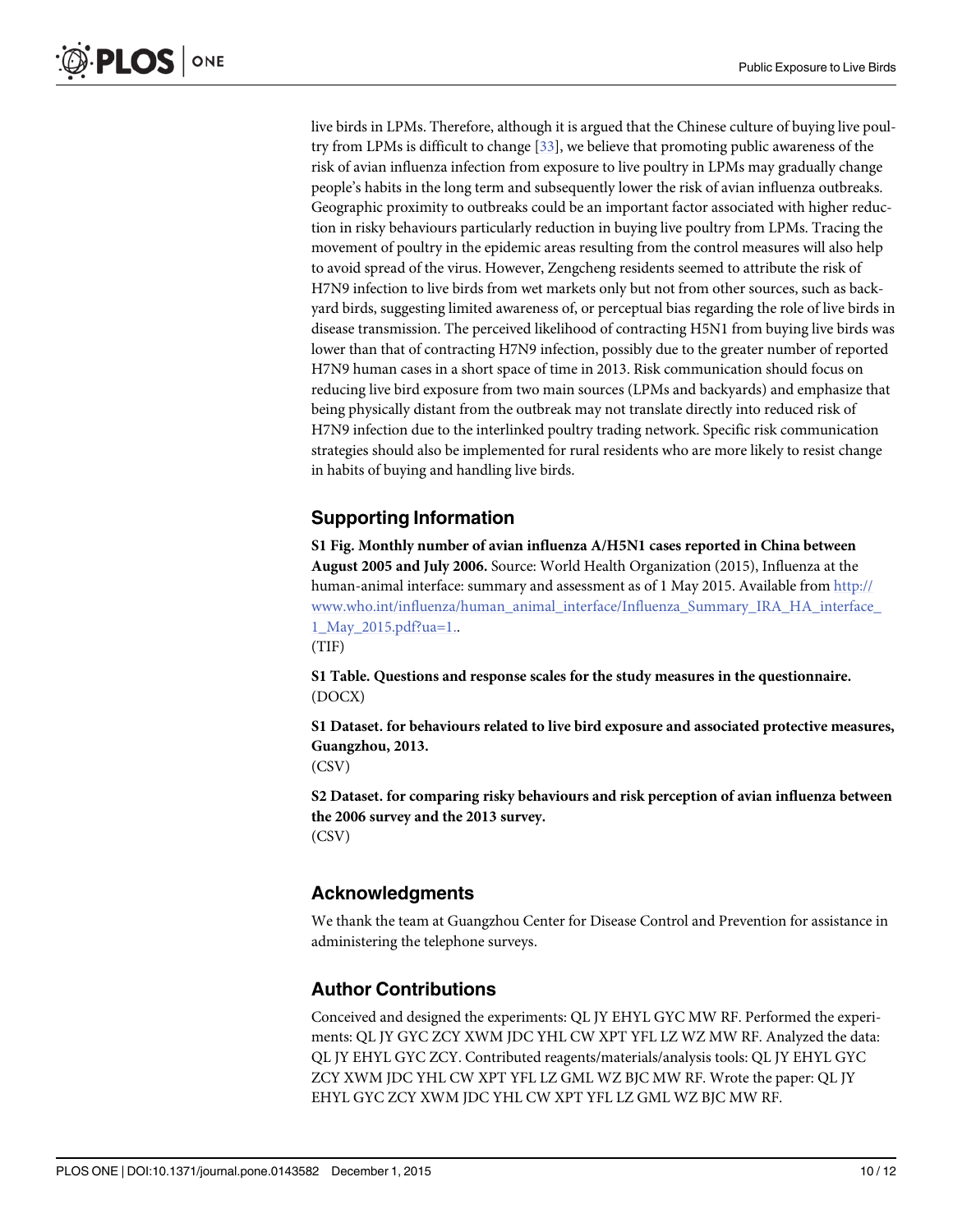#### <span id="page-10-0"></span>References

- [1.](#page-1-0) Yu H, Cowling BJ, Feng L, Lau EH, Liao Q, Tsang TK, et al. Human infection with avian influenza A H7N9 virus: an assessment of clinical severity. Lancet 2013; 382: 138–145. doi: [10.1016/S0140-6736](http://dx.doi.org/10.1016/S0140-6736(13)61207-6) [\(13\)61207-6](http://dx.doi.org/10.1016/S0140-6736(13)61207-6) PMID: [23803487](http://www.ncbi.nlm.nih.gov/pubmed/23803487)
- [2.](#page-1-0) Cowling BJ, Jin L, Lau EH, Liao Q, Wu P, Jiang H, et al. Comparative epidemiology of human infections with avian influenza A H7N9 and H5N1 viruses in China: a population-based study of laboratory-confirmed cases. Lancet 2013; 382: 129–137. doi: [10.1016/S0140-6736\(13\)61171-X](http://dx.doi.org/10.1016/S0140-6736(13)61171-X) PMID: [23803488](http://www.ncbi.nlm.nih.gov/pubmed/23803488)
- [3.](#page-1-0) Li Q, Zhou L, Zhou M, Chen Z, Li F, Wu H, et al. Preliminary Report: Epidemiology of the Avian Influenza A (H7N9) Outbreak in China. N Engl J Med 2013; 370: 520–532. doi: [10.1056/NEJMoa1304617](http://dx.doi.org/10.1056/NEJMoa1304617) PMID: [23614499](http://www.ncbi.nlm.nih.gov/pubmed/23614499)
- [4.](#page-1-0) Qi X, Qian Y-H, Bao C-J, Guo X-L, Cui L-B, Tang F-Y, et al. Probable person to person transmission of novel avian influenza A (H7N9) virus in Eastern China, 2013: epidemiological investigation. BMJ 2013; 347: f4752. doi: [10.1136/bmj.f4752](http://dx.doi.org/10.1136/bmj.f4752) PMID: [23920350](http://www.ncbi.nlm.nih.gov/pubmed/23920350)
- [5.](#page-1-0) Xu J, Lu S, Wang H, Chen C Reducing exposure to avian infl uenza H7N9. Lancet 2013; 381: 1815– 1816. doi: [10.1016/S0140-6736\(13\)60950-2](http://dx.doi.org/10.1016/S0140-6736(13)60950-2) PMID: [23664060](http://www.ncbi.nlm.nih.gov/pubmed/23664060)
- [6.](#page-1-0) Yu H, Wu JT, Cowling BJ, Liao Q, Fang VJ, Zhou S, et al. Effect of closure of live poultry markets on poultry-to-person transmission of avian influenza A H7N9 virus: an ecological study. Lancet 2014; 383: 541–548. doi: [10.1016/S0140-6736\(13\)61904-2](http://dx.doi.org/10.1016/S0140-6736(13)61904-2) PMID: [24183056](http://www.ncbi.nlm.nih.gov/pubmed/24183056)
- [7.](#page-1-0) Wang L, Cowling BJ, Wu P, Yu J, Li F, Zeng L, et al. Human exposure to live poultry and psychological and behavioral responses to influenza A(H7N9), China. Emerg Infect Dis 2014; 20: 1296–1305. doi: [10.3201/eid2008.131821](http://dx.doi.org/10.3201/eid2008.131821) PMID: [25076186](http://www.ncbi.nlm.nih.gov/pubmed/25076186)
- [8.](#page-1-0) Yuan J, Liao Q, Xie CJ, Ma XW, Cai WF, Liu YH, et al. Attitudinal changes towards control measures in live poultry markets among the general public and live poultry traders, Guangzhou, China, January to February, 2014. Am J Infect Control 2014; 42: 1322–1324. doi: [10.1016/j.ajic.2014.08.010](http://dx.doi.org/10.1016/j.ajic.2014.08.010) PMID: [25465264](http://www.ncbi.nlm.nih.gov/pubmed/25465264)
- [9.](#page-1-0) iJET. Officials Report New Avian Influenza A(H7N9) Cases in Shanghai, Guangdong, and Zhejiang Provinces, China.: iJET International, Inc.; 2014 [09 April 2014]; Available from: [http://ijet.com/index.](http://ijet.com/index.php/health-intel-avian-influenza-a-h7n9) [php/health-intel-avian-influenza-a-h7n9.](http://ijet.com/index.php/health-intel-avian-influenza-a-h7n9)
- [10.](#page-1-0) Yuan J, Liao Q, Lau EHY, Yang ZC, Ma XW, Chen JD, et al. Early public response to influenza A (H7N9), Guangzhou, China, May 2013 Emerg Infect Dis 2014; 20: 1238–1240. doi: [10.3201/eid2007.](http://dx.doi.org/10.3201/eid2007.131155) [131155](http://dx.doi.org/10.3201/eid2007.131155) PMID: [24964006](http://www.ncbi.nlm.nih.gov/pubmed/24964006)
- [11.](#page-2-0) Liao Q, Lam WT, Leung GM, Jiang C, Fielding R Live poultry exposure, Guangzhou, China, 2006. Epidemics 2009; 1: 207–212. doi: [10.1016/j.epidem.2009.09.002](http://dx.doi.org/10.1016/j.epidem.2009.09.002) PMID: [21352767](http://www.ncbi.nlm.nih.gov/pubmed/21352767)
- [12.](#page-2-0) Fielding R, Bich TH, Quang LN, Lam WW, Leung GM, Tien TQ, et al. Live poultry exposures, Hong Kong and Hanoi, 2006. Emerg Infect Dis 2007; 13: 1065–1067. doi: [10.3201/eid1307.061031](http://dx.doi.org/10.3201/eid1307.061031) PMID: [18214181](http://www.ncbi.nlm.nih.gov/pubmed/18214181)
- [13.](#page-2-0) Liao Q, Lam WW, Jiang CQ, Ho EY, Liu YM, Zhang WS, et al. Avian influenza risk perception and live poultry purchase in Guangzhou, China, 2006. Risk Anal 2009; 29: 416–424. doi: [10.1111/j.1539-6924.](http://dx.doi.org/10.1111/j.1539-6924.2008.01157.x) [2008.01157.x](http://dx.doi.org/10.1111/j.1539-6924.2008.01157.x) PMID: [19076328](http://www.ncbi.nlm.nih.gov/pubmed/19076328)
- [14.](#page-2-0) Liao Q, Cowling BJ, Lam WT, Fielding R Changing perception of avian influenza risk, Hong Kong, 2006–2010. Emerg Infect Dis 2011; 17: 2379–2380. doi: [10.3201/eid1712.110298](http://dx.doi.org/10.3201/eid1712.110298) PMID: [22172657](http://www.ncbi.nlm.nih.gov/pubmed/22172657)
- [15.](#page-2-0) Statistics Bureau of Guangzhou. Guangzhou economic and social development statistics bulletin [in Chinese]. Guangzhou2012 [02 July 2013]; Available from: [http://www.gzstats.gov.cn/tjgb/qstjgb/](http://www.gzstats.gov.cn/tjgb/qstjgb/201304/t20130401_32641.htm) [201304/t20130401\\_32641.htm.](http://www.gzstats.gov.cn/tjgb/qstjgb/201304/t20130401_32641.htm)
- [16.](#page-2-0) Campbell MJ, Machin D, Walter SJ. Medical Statistics: A Textbook for the Health. Science. Chichester: John Wiley & Sons. 2007 PMID: [18159635](http://www.ncbi.nlm.nih.gov/pubmed/18159635)
- [17.](#page-3-0) Yuan J, Zhang L, Xu W, Shen J, Zhang P, Ma H Reported changes in health-related behaviours in Chinese urban residents in response to an influenza pandemic. Epidemiol Infect 2009; 137: 988–993. doi: [10.1017/S0950268809002726](http://dx.doi.org/10.1017/S0950268809002726) PMID: [19426571](http://www.ncbi.nlm.nih.gov/pubmed/19426571)
- [18.](#page-3-0) Vong S, O'Learya M, Feng Z. Early response to the emergence of influenza A(H7N9) virus in humans in China: the central role of prompt information sharing and public communication. 06 January 2014 [12 January 2014]; Available from: [http://www.who.int/bulletin/online\\_first/13-125989.pdf.](http://www.who.int/bulletin/online_first/13-125989.pdf)
- [19.](#page-3-0) Muller CJ, MacLehose RF. Estimating predicted probabilities from logistic regression: different methods correspond to different target populations different target populations. Int. J. Epidemiol.2014; 0: 1–9.
- [20.](#page-4-0) Statistics Bureau of Guangzhou. The 6th national population census, Guangzhou, 2010. 2011 [2 July 2013]; Available from: [http://www.gzstats.gov.cn/tjgb/glpcgb/201105/t20110517\\_25227.htm.](http://www.gzstats.gov.cn/tjgb/glpcgb/201105/t20110517_25227.htm)
- [21.](#page-7-0) Fielding R, Lam WWT Reducing avian influenza risk: a qualitative exploration of issues in Hong Kong. Health Education 2007; 107: 437–447.